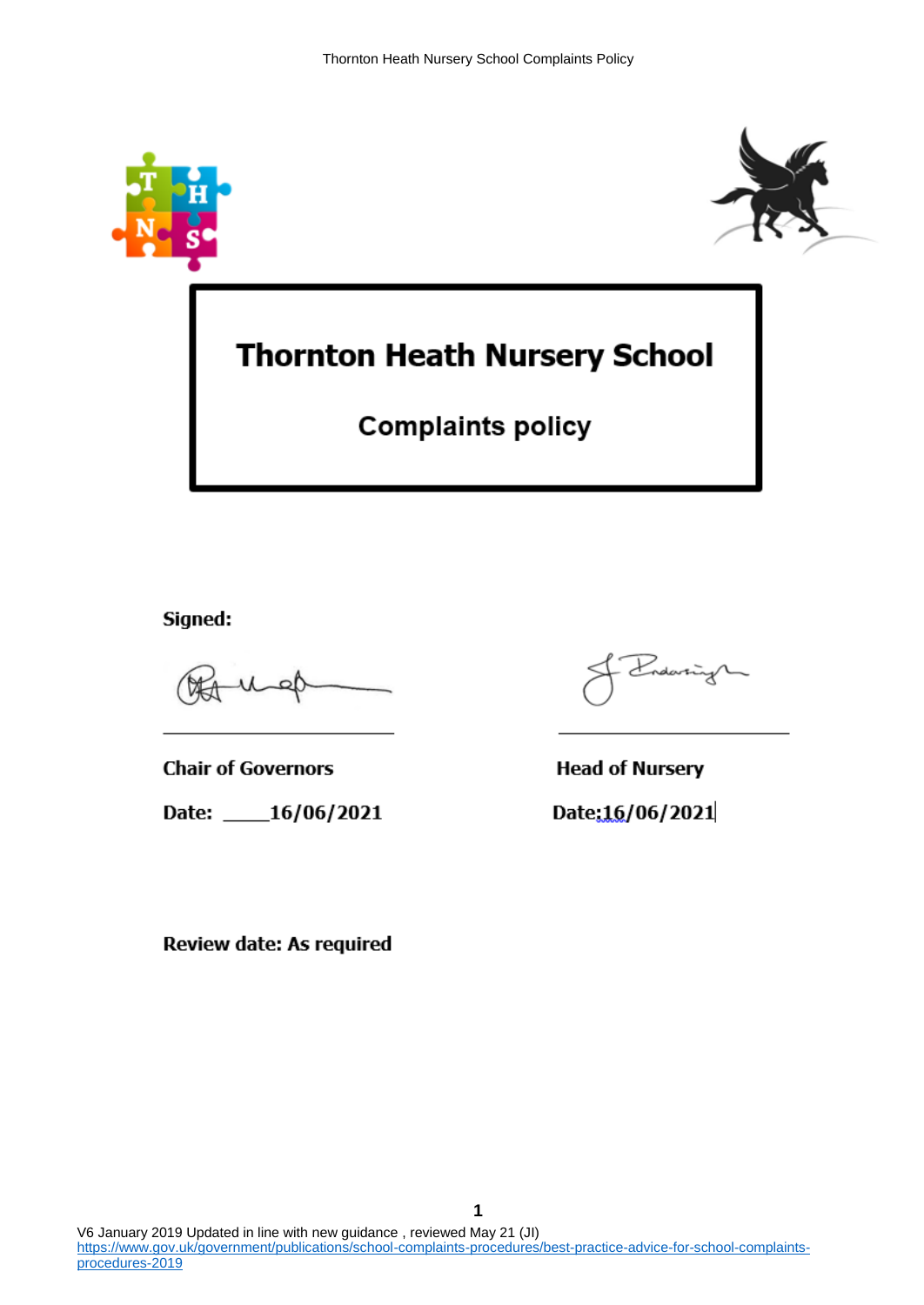### **Complaints Policy**

#### 1 Introduction

- **1.1** Thornton Heath Nursery School (THNS) strives to provide a good education for all our children. The Executive Principals, Heads of School and staff work very hard to build positive relationships with all parents and carers. However, THNS is obliged to have procedures in place in case there are complaints by parents, guardians or carers. The following policy sets out the procedures that THNS follows in such cases.
- **1.2** If any parents are unhappy with the education that their child is receiving, or have any concerns relating to the school, we encourage them to talk to the child's keyworker immediately. We stress that there is a clear difference between a **concern** and a **complaint.** We take informal concerns seriously and as a result few develop into formal complaints.
- **1.3** Parents should be assured that making a complaint will not adversely affect their child's experience at school.
- **1.4** This policy is available on our website as well as referred to in our prospectus. If a hard copy is required parents may ask for one at the school office.
- **1.5** This policy complies with the requirements of the Education (Independent School Standards [England]) [Regulations 2014](http://www.legislation.gov.uk/uksi/2014/3283/schedule/made) Schedule 1, Part 7 as well as new guidance issued by the DfE in [January 2019](https://www.gov.uk/government/publications/school-complaints-procedures/best-practice-advice-for-school-complaints-procedures-2019) on best practice for school complaints.
- 2. Aims
- **2.1** The THNS under the leadership of Pegasus Academy Trust aims to be fair, open and honest when dealing with any complaint. We give careful consideration to all complaints, and deal with them as swiftly as possible. We aim to resolve any complaint through dialogue and mutual understanding. Our complaints procedure is accessible and simple to use and understand. It aims to be nonadversarial. In all cases we put the interests of the child above all else. We provide sufficient opportunity for any complaint to be fully discussed, and then resolved, within established time limits.

#### **3. Types of complaints**

- **3.1** The majority of complaints received by THNS are likely to fall into the following categories:
	- **a)** financial and administrative;
	- **b)** academic (course programme, unsatisfactory teaching, too much/too little homework, progress in a particular subject, etc.);
	- **c)** pastoral (discipline/indiscipline, inappropriate sanctions, bullying, overall progress of the student, unhappiness of child, etc.);
	- **d)** child protection (allegations against staff, handling of sensitive issues) and
	- **e)** health and safety.

#### **4. Complaints not dealt with in this policy**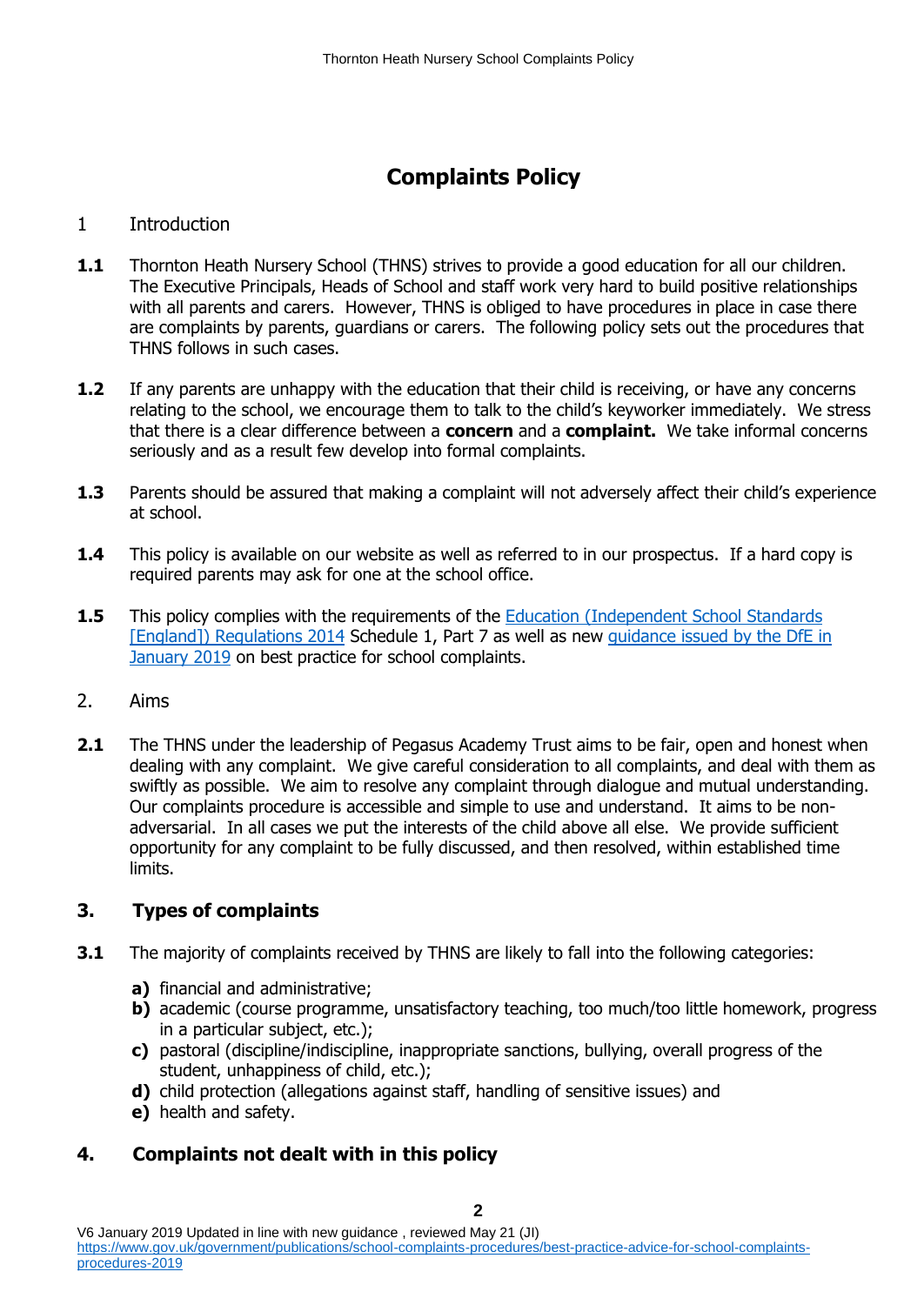- 4.1 Many common complaints fall outside of this policy namely:
	- **a)** admission to our schools. These are dealt with according to the THNS admission policy;
	- **b)** complaints about how THNS provides for children with special needs. There is an appeal process for this in the THNS SEND policy;
	- **c)** whistleblowing;
	- **d)** staff conduct. Complaints about staff are dealt with under the school's internal disciplinary procedures, if appropriate. Complainants will not be informed of any disciplinary action taken against a staff member as a result of a complaint. However, we will notify complainants that the matter is being addressed.
	- **e)** Matters likely to require a child protection investigation. Complaints about child protection matters are handled under the school's child protection and safeguarding policy in accordance with relevant statutory guidance. These matters may also be raised directly with the local authority designated officer (LADO) or the multi-agency safeguarding hub (MASH).

#### **5. The complaints process**

| Stage 1. Informal.<br>Expression of concern made<br>to the school.                                       | If a parent is concerned about anything to do with the education that<br>we are providing at any of our schools, they should, in the first<br>instance, arrange to discuss the matter with their child's key worker.<br>Members of the school's senior leadership team (SLT) may be also be<br>involved at this stage. In our experience most matters of concern can<br>be resolved positively in this way. All teaching staff work very hard to<br>ensure that each child is happy at school, and is making good<br>progress; they naturally want to know if there is a problem, so that<br>they can take action before it seriously affects the child's progress.<br>Most issues can be resolved very quickly and effectively at this stage. |
|----------------------------------------------------------------------------------------------------------|------------------------------------------------------------------------------------------------------------------------------------------------------------------------------------------------------------------------------------------------------------------------------------------------------------------------------------------------------------------------------------------------------------------------------------------------------------------------------------------------------------------------------------------------------------------------------------------------------------------------------------------------------------------------------------------------------------------------------------------------|
| <b>Stage 2. Formal</b>                                                                                   | Formal complaints need to be put in writing to the Head of School. E-                                                                                                                                                                                                                                                                                                                                                                                                                                                                                                                                                                                                                                                                          |
| complaint.<br>Concerns raised formally with<br>the relevant Head of School<br>or Principal. Investigator | mails are accepted and contact e-mails for each school can be found<br>through the 'contact' tab on each schools' website. Complainants<br>might find it helpful to use the form in this policy found at Appendix<br>A. The Head of School (HoS) will consider complaints seriously and                                                                                                                                                                                                                                                                                                                                                                                                                                                        |
| appointed if required.                                                                                   | investigate each case thoroughly, either by investigating them                                                                                                                                                                                                                                                                                                                                                                                                                                                                                                                                                                                                                                                                                 |
| * Please note that properly<br>collecting details always takes<br>time.                                  | personally or by appointing an investigator to do so $-$ for instance in<br>cases where the complaint is about the HoS themselves. This<br>investigator will normally be a senior member of staff from within<br>Pegasus Academy Trust $-$ e.g. a HoS or DHoS from another school.<br>Investigations may take the form of a review of the paperwork and<br>policy or the complainant may be invited to an interview if further<br>information is required. The outcome of the investigation will be<br>communicated to the complainant within 15 school days with an<br>explanation as to what will be done as a result as described in section<br>6 below.                                                                                    |
|                                                                                                          | * Please note there is no opportunity for the complainant to<br>complain further about the investigator. If the process moves on to<br>Stage 3 the panel hearing will be solely about the content of the<br>original written complaint.                                                                                                                                                                                                                                                                                                                                                                                                                                                                                                        |

V6 January 2019 Updated in line with new guidance , reviewed May 21 (JI) [https://www.gov.uk/government/publications/school-complaints-procedures/best-practice-advice-for-school-complaints](https://www.gov.uk/government/publications/school-complaints-procedures/best-practice-advice-for-school-complaints-procedures-2019)[procedures-2019](https://www.gov.uk/government/publications/school-complaints-procedures/best-practice-advice-for-school-complaints-procedures-2019)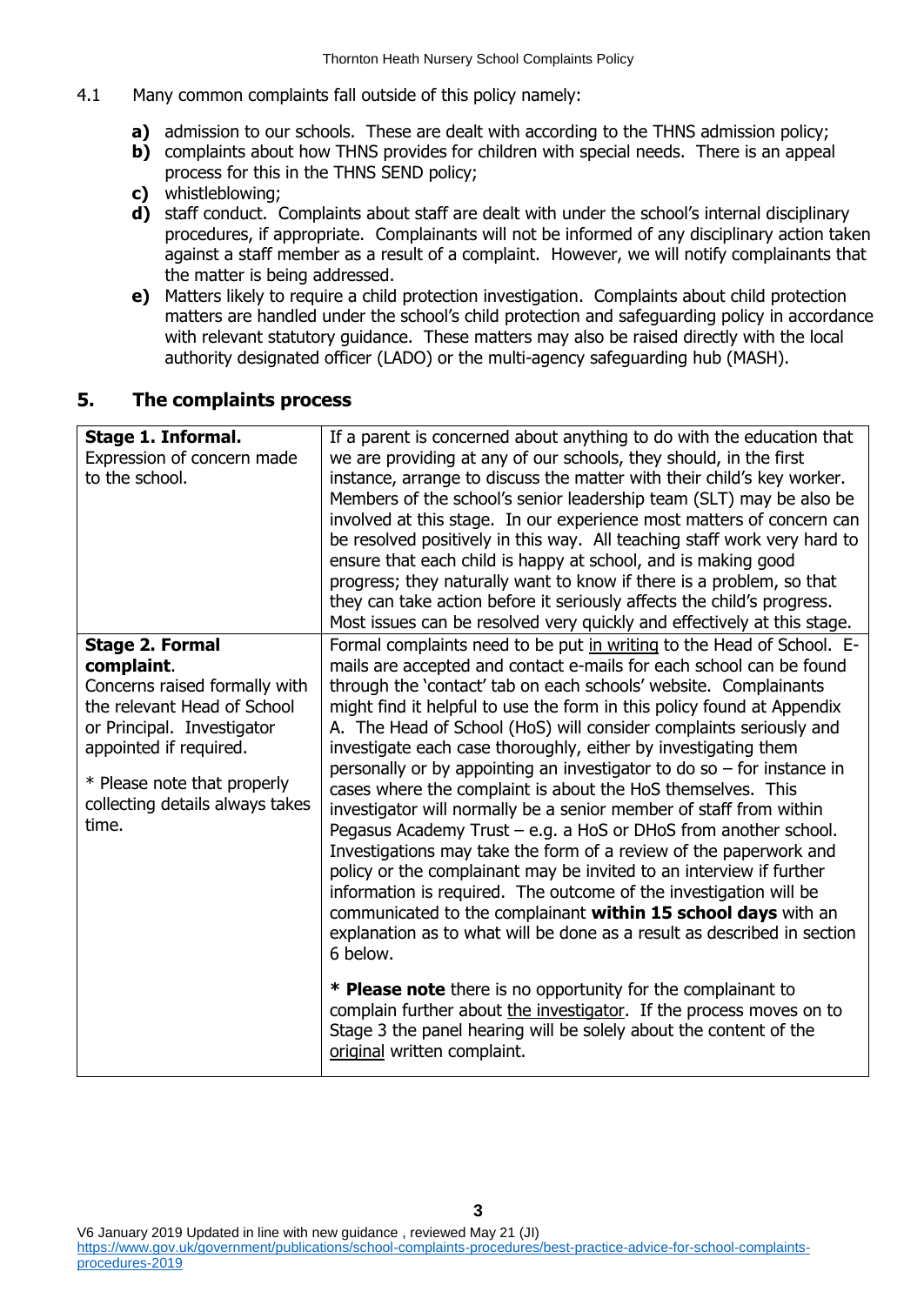| Stage 3. Panel hearing.<br>Complaints rarely reach this<br>level but following stage 2 if<br>you are still not satisfied you<br>may request a panel hearing<br>through the Trust's business<br>office. You should request a<br>panel hearing within 6<br>weeks of receiving the stage<br>2 outcome letter. | If the complaint is not resolved, and the two previous stages have<br>been explored, a complainant may request a panel hearing. They<br>should do this in writing through Thornton Heath Nursery's Head of<br>Nursery- Jenette Indarsingh (head@THNS.org) stating why they<br>believe the investigator's decision was incorrect. Jenette Indarsingh<br>can be also be contacted by a letter delivered to THNS, addressed to<br>her and marked "Private and confidential". Panels convened by<br>Thornton Heath Nursery will comprise of:<br><b>Chair of Governors</b><br>An Executive Principal;<br>A member independent of the management and running of<br>THNS. This may be a Governor from another school. |
|------------------------------------------------------------------------------------------------------------------------------------------------------------------------------------------------------------------------------------------------------------------------------------------------------------|----------------------------------------------------------------------------------------------------------------------------------------------------------------------------------------------------------------------------------------------------------------------------------------------------------------------------------------------------------------------------------------------------------------------------------------------------------------------------------------------------------------------------------------------------------------------------------------------------------------------------------------------------------------------------------------------------------------|
|                                                                                                                                                                                                                                                                                                            | The panel consider the letter of complaint and the investigator's<br>findings. Complainants are given at least seven working days<br>notice of the panel hearing date and may be accompanied by a<br>companion of their choice. If the first date offered is not acceptable<br>to the complainant another date will be offered and that meeting will<br>then go ahead as scheduled in order to complete the process in a<br>timely manner. Decisions of the panel are made in private and the<br>complainant is provided with the outcome in writing within 15<br>school days where possible.                                                                                                                  |
| Stage 4. Further<br>representation.<br>If you still remain dissatisfied<br>you may make further<br>representations                                                                                                                                                                                         | If you are still not satisfied about the handling of your complaint you<br>may contact the Educational & Skills Funding Agency (ESFA) via the<br>schools complaints form. This will only normally be appropriate once<br>stages 1-3 have been exhausted or if you believe that the school<br>and/or the Pegasus Academy Trust have acted illegally or arbitrarily.<br>* Please note the ESFA will not overturn a school's decision about a<br>complaint. However, if they find that the school did not deal with a<br>complaint properly they may ask that the complaint is looked at again<br>by the school.                                                                                                  |

- **4.1** Should a complaint pertain to the Executive Principals, the complainant should first make an approach to the Chair of the Governors (again via the Head of Nursery) who is obliged to investigate it or may decide to appoint an independent investigator to do so. The Chair will do all s/he can to resolve the issue through a dialogue with the Executive Principals and the complainant, but if the complainant is still unhappy with the outcome, they can appeal the decision of the Chair by taking the complaint to a Stage 3 panel hearing.
- **4.2** An anonymous complaint will not be investigated under this procedure unless there are exceptional circumstances. These would include serious concerns such as child protection issues or bullying allegations, where the school might consider it appropriate to contact outside agencies.

#### **5. Investigating complaints**

- 5.1 It is suggested that at each stage the person investigating the complaint makes sure that they:
	- **a)** Establish what has happened so far and who has been involved;
	- **b)** Clarify the nature of the complaint and what remains unresolved;
	- **c)** Meet with the complainant or contact them if further information is required;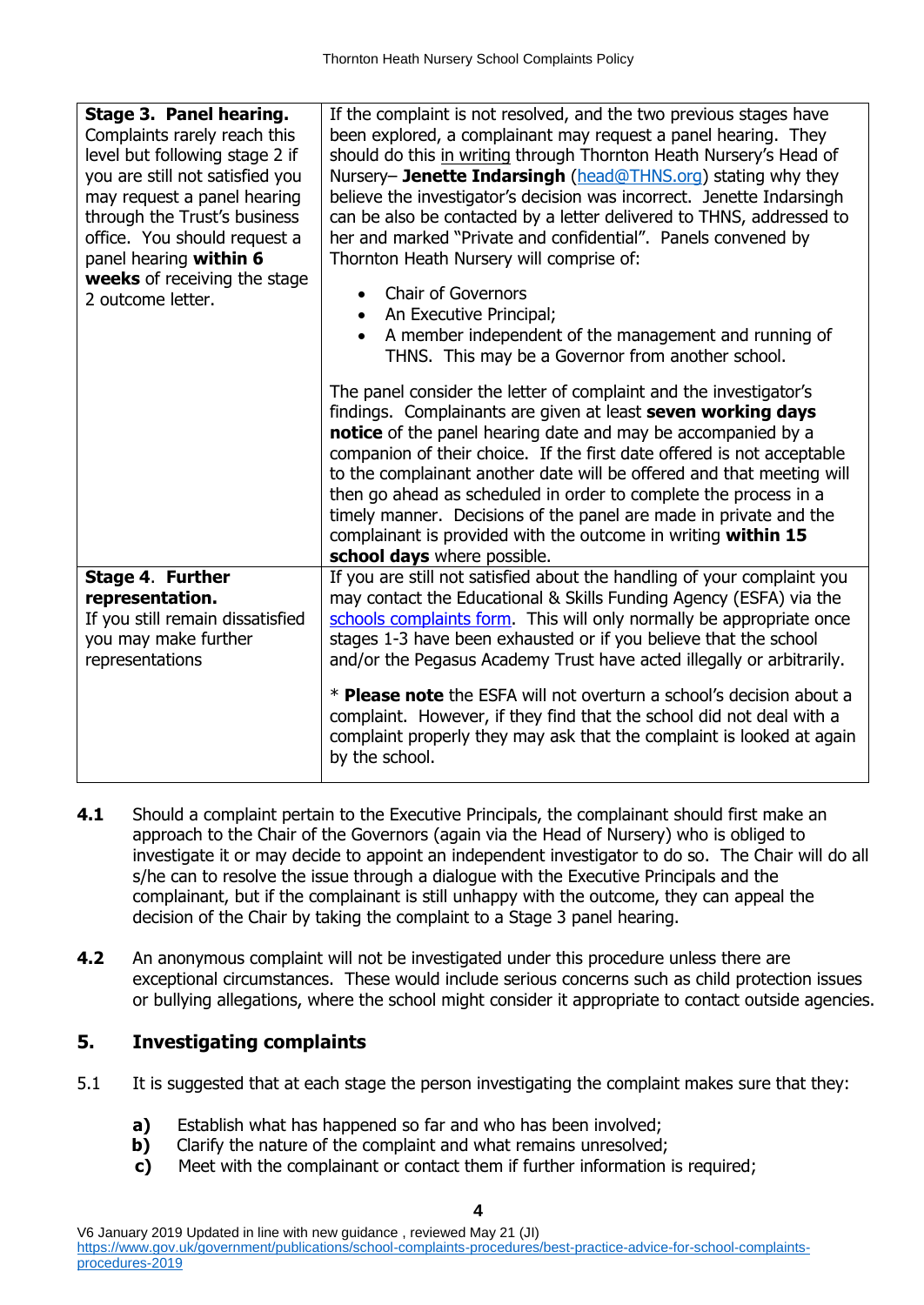- **d)** Clarify what the complainant feels would put things right;
- **e)** Conduct any interviews with an open mind and be prepared to persist in the questioning;
- **f)** Complete all necessary notes.
- 5.2 If an investigation at stage 2 has been arranged, with a date and time mutually agreed between the complainant and the investigating officer, and the complainant fails to attend the meeting without explanation (for instance by calling the school where the meeting is to be held) then the complaint is deescalated to a Stage 1 complaint.

#### **6. Serial, persistent, frivolous or vexatious complaints**

- 6.1 Despite the best endeavours of staff working for THNS there will be occasions when, despite all stages of the complaint procedure having been followed, a complainant remains dissatisfied. If a complainant tries to re-open the same issue we will inform them that the procedure has been completed and that the matter is now closed.
- 6.2 If the complainant contacts us again on the same or very similar issue, the correspondence may then be viewed as 'serial' or 'persistent' and THNS is within its rights to choose not to respond. However, we would not mark a complaint as 'serial' before the complainant has completed the procedure for the first time.
- 6.3 The Office of the Independent Adjudicator defines the characteristics of a 'frivolous' or 'vexatious' complaint as:
	- a) complaints which are obsessive, persistent, harassing, prolific, repetitious;
	- b) insistence upon pursuing unmeritorious complaints and/or unrealistic outcomes beyond all reason;
	- c) insistence upon pursuing meritorious complaints in an unreasonable manner;
	- d) complaints which are designed to cause disruption or annoyance;
	- e) demands for redress that lack any serious purpose or value.
- 6.4 THNS reserves the right to deal with complaints as described at [6.3] in a time limited manner

#### **7. Resolving complaints**

- 7.1 At each stage in the complaint process the school and the complainant will want to keep in mind ways in which a complaint can be resolved. It might be sufficient to acknowledge that the complaint is valid in whole or in part. In addition it may be appropriate to offer one or more of the following:
	- **a)** An apology;
	- **b)** An explanation;
	- **c)** An admission that the situation could have been handled differently or better;
	- **d)** An assurance that the event that was the basis of the complaint will not recur;
	- **e)** An explanation of the steps that have been taken to ensure it does not happen again. Details of any disciplinary procedures that have taken place as a result of the complaint are not released;
	- **f)** An undertaking to review school policy or procedure in light of the complaint;
	- **g)** An explanation that there is insufficient evidence and thus the complaint cannot be upheld;
	- **h)** An explanation that, following investigation, the concern is not substantiated by the evidence.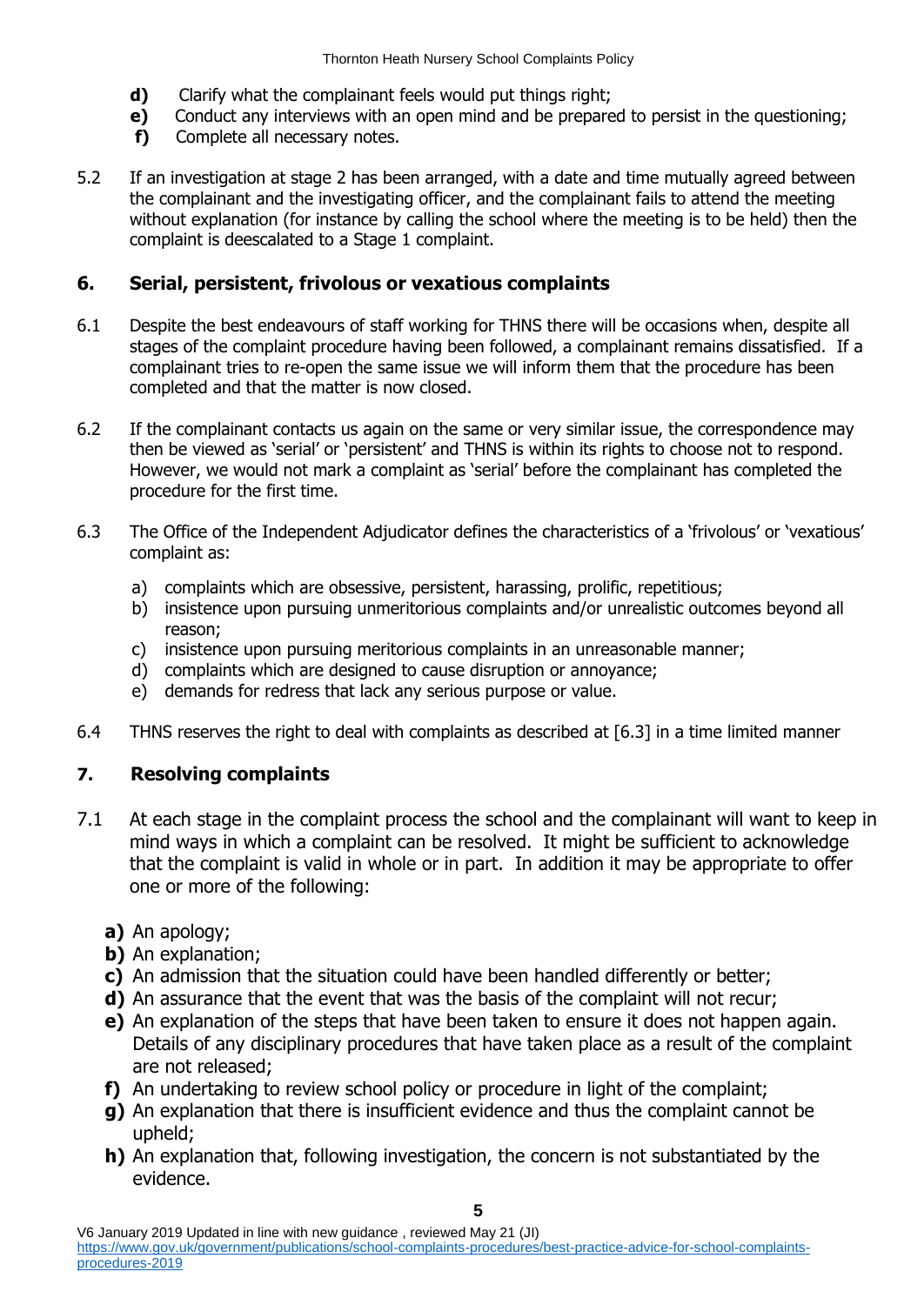7.2 An admission that the school/Trust could have handled things better is not the same as an admission of negligence.

#### **8. Monitoring and review**

- **8.1** Governors and Executive Headteachers monitor the complaints procedure, in order to ensure that all complaints are handled properly. Members of the Senior Leadership team (SLT) log complaints received by the school at Stage 2 or above and record how they were resolved. These logs are presented to the Governing body as part of the Head of School's/Principal's report.
- **8.2** Directors take into account any local or national decisions that affect the complaints process, and make any modifications necessary to this policy. This policy is made available to all parents and carers via the website, so that they can be properly informed about the complaints process.
- **8.3** This policy is reviewed as necessary by the Heads of Nursery at meetings of the Governors for Thornton Heath Nursery.

| <b>Version</b> | <b>Date/minor revision</b><br>dates | <b>Summary of changes</b>                                                                                                                                                                                  |
|----------------|-------------------------------------|------------------------------------------------------------------------------------------------------------------------------------------------------------------------------------------------------------|
| V <sub>2</sub> | February 2018                       | Revised in line with updated EFA guidance to include panel<br>hearing rather than individual hearing by Exec Principals.<br>Streamlined to four part procedure rather than five (stages<br>3 & 4 combined) |
| V <sub>3</sub> | May 2018                            | Clarifications added about procedure if the complaint<br>pertains to HoS or EHT                                                                                                                            |
| V <sub>4</sub> | June 2018                           | Added right for complainant to be accompanied                                                                                                                                                              |
| V <sub>5</sub> | September 2018                      | Right to complain via e-mail added                                                                                                                                                                         |
| V <sub>6</sub> | January 2019                        | Updated in line with new guidance.                                                                                                                                                                         |
| V7             | May 2021                            | Removal of named Head of Nursery                                                                                                                                                                           |

**8.4** Major revisions log